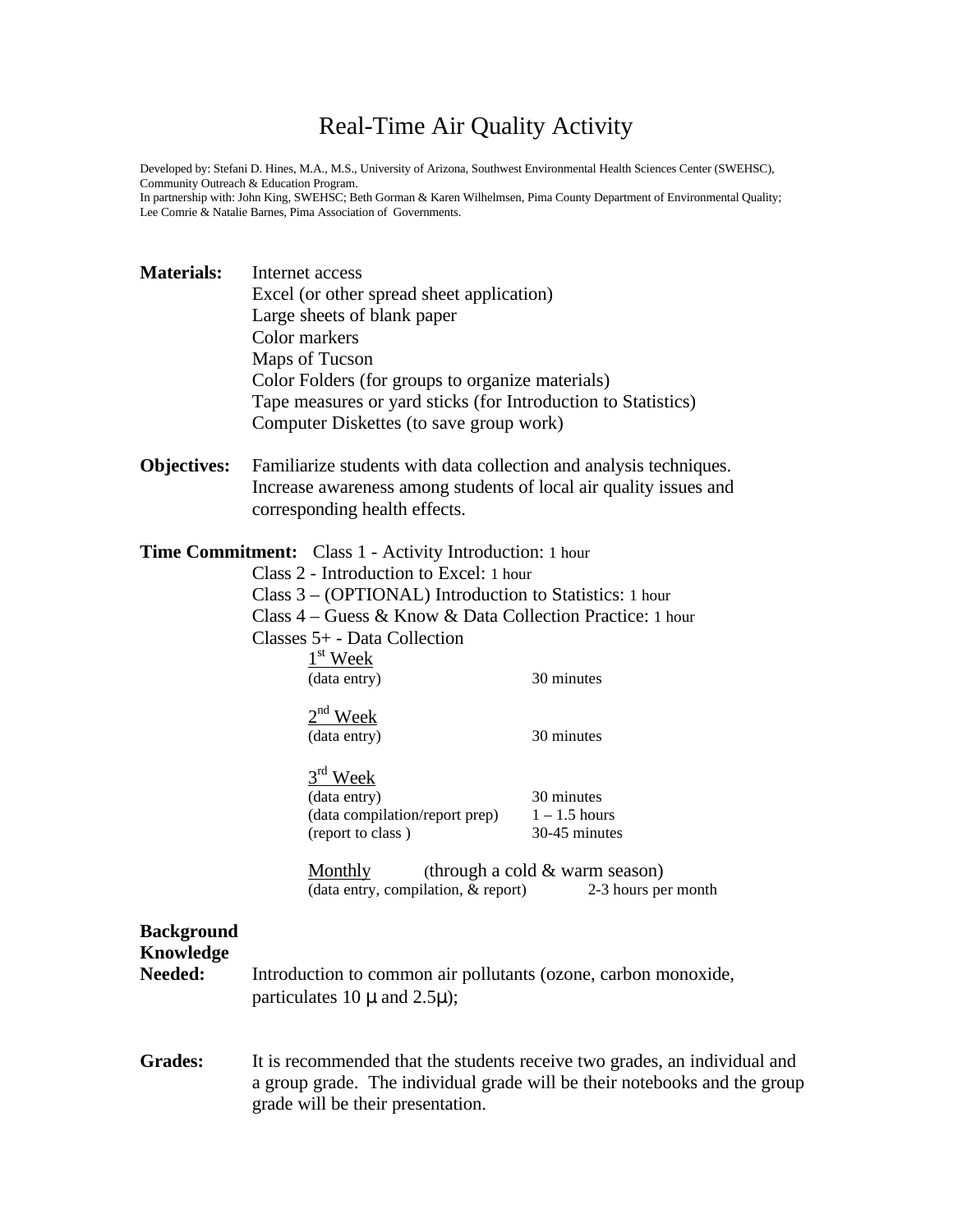## **Project Overview:**

## Preparation

1. Prior to or in conjunction with this activity, you may want to have the students learn about common air pollutants and their health effects, as well as, basic statistics (basic statistics activity is also included in this material). Interactive online air quality activities and other air quality activities can be found at http://swehsc.pharmacy.arizona.edu/coep/exercises.html or http://www.airinfonow.org

## Class 1 – Activity Introduction (1 hour)

- 2. Introduce the students to the Real-Time Air Quality Activity (Activity Introduction guidelines page 4).
- 3. Divide the students into the following groups and hand out student instruction sheets (Student Sheets Section):

Green Group: Location (minimum 3 students) Red Group: Time (minimum 4 students) Yellow Group: Health Effects (minimum 4 students) Blue Group: Weather (minimum 8 students) Brown Group: Visibility (minimum 4 students)

- 4. Have the students set up a color-coordinated notebook that includes the following:
	- Cover sheet
	- Vocabulary
	- "Introduction to Excel" instructions
	- "Statistics Activity" (if you do it with the class)
	- "Guess & Know" Sheet
	- "Group Details" for their assigned group

## Class 2 –Introduction to Excel (1 hour)

5. Introduce students to Excel (guidelines page 7).

## Class 3 – Introduction to Statistics (OPTIONAL) (1 Hour)

6. If your students are not already familiar with the basics of statistics (average, standard deviation), you may want to conduct this simple exercise.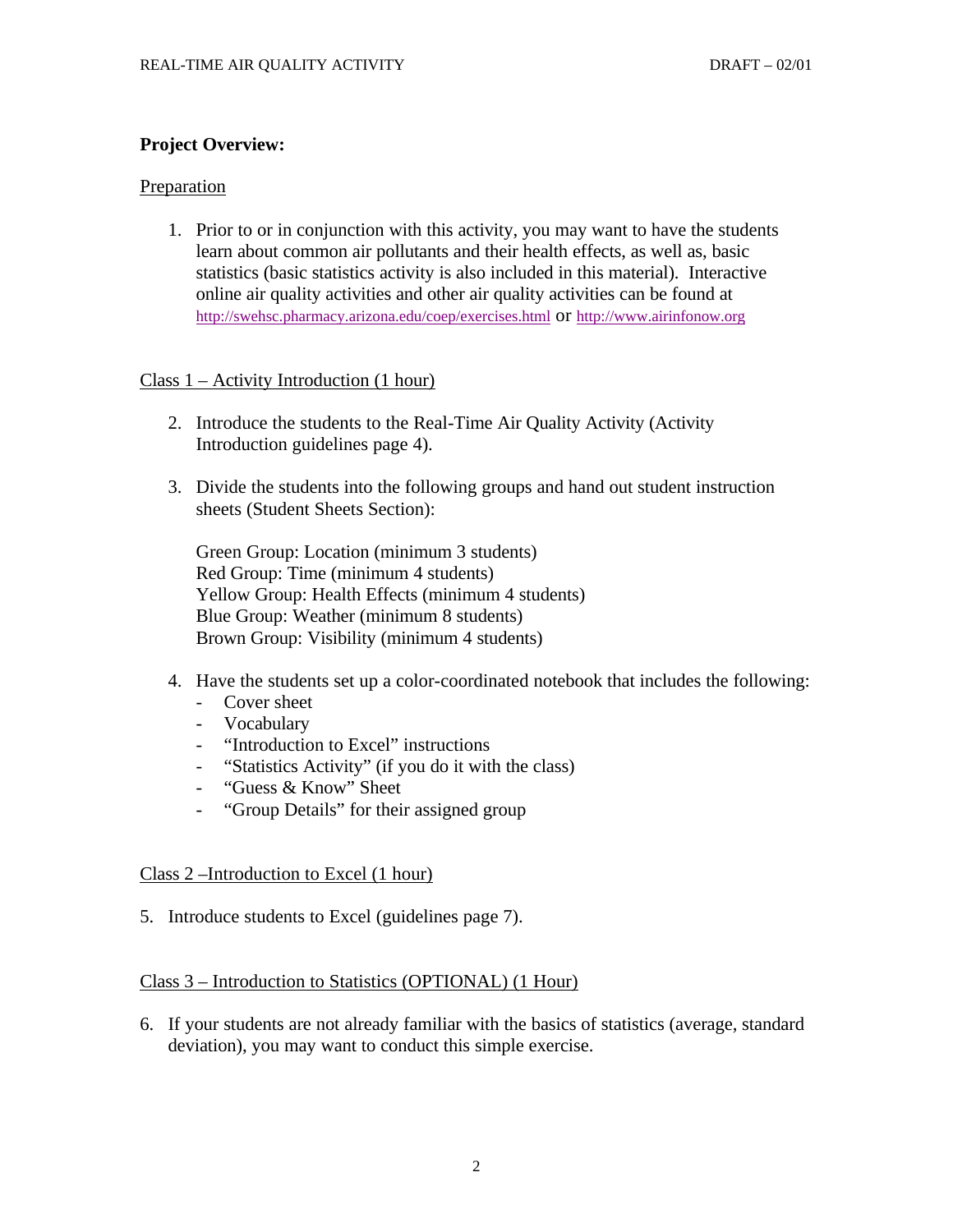## Class 4 - Guess & Know (15 min) & Data Collection Practice (45 minutes)

- 7. Have the students do the Guess & Know activity (page 11 & Student Sheets Section). This serves as a pre-test, gets the students thinking about the issues, and gets them working together.
- 8. Have the students in the same groups work on near-by computers to do the "Data Collection Practice (page 12)" They need to get into the habit of helping each other out.

## Subsequent Classes – Data Collection & Products

9. Begin data collection. In this activity a week is defined as Monday – Friday.

#### Products:

10. Students will give group summary presentations/reports at the end of weeks 2 and 4 and monthly thereafter.

## Optional Products:

Students will provide "press releases" to their school or community to inform them of the current air quality and/or alert their audience when pollutant levels are high.

Students will present their final product (paper or brochure), summarizing their group results.

Optional Follow-up Activity

11. Follow up with an activity on how to take action and help control air pollution (www.airinfonow.org) .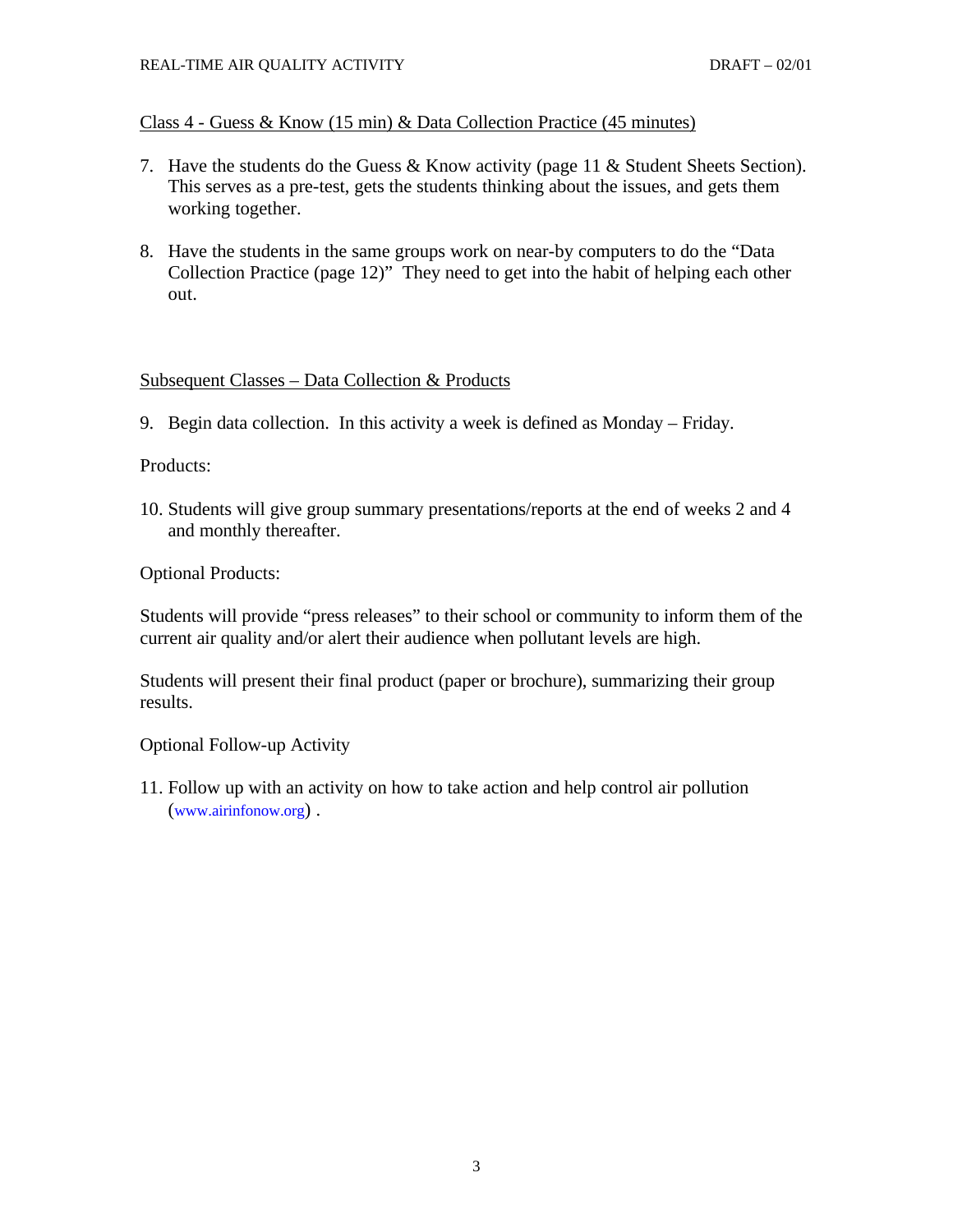## Activity Introduction – Teacher Notes

1. Inform the students that they are going to have the opportunity to monitor air pollution in their city (Tucson) and near their school over the next several months.

Points to include:

- a. (Optional) They can inform their community about current air quality levels, especially when pollution levels are high. This can help people who are sensitive to air pollution make decisions that could help save their life.
- b. They are doing real research using real data.
- c. The reason the monitoring time is so long is to see what happens to air pollution in hot and cold seasons.
- 2. They will be pulling real-time air quality data off the Internet and keeping track of that information so they can learn about air pollution in their community and the health effects of air pollution.
- 3. Tell the students that they will be divided into groups each tracking something different and you will share what you find with your classmates, and the community. (OVERHEAD)

Green Group: Location

Different parts of the city have varying concentrations of pollutants. This is because traffic and weather patterns differ according to location. This group will see if they can identify pollution trends according to location.

Red Group: Time

Pollutant concentrations vary by time of day. This group will see if they can identify trends in pollution concentrations by time of day.

Yellow Group: Health Effects

- One of the reasons we care about air pollution is because it can adversely affect our health. People who have asthma or lung disease may be particularly susceptible to the effects of air pollution. This group will monitor the occurrences of asthma attacks at several schools throughout the district and see if there is any correlation with air pollution levels.

Blue Group: Weather-Internet

Pollutant concentrations vary with weather conditions like temperature, wind speed and direction, humidity, and rainfall. This group will see if they can identify trends in pollutant concentrations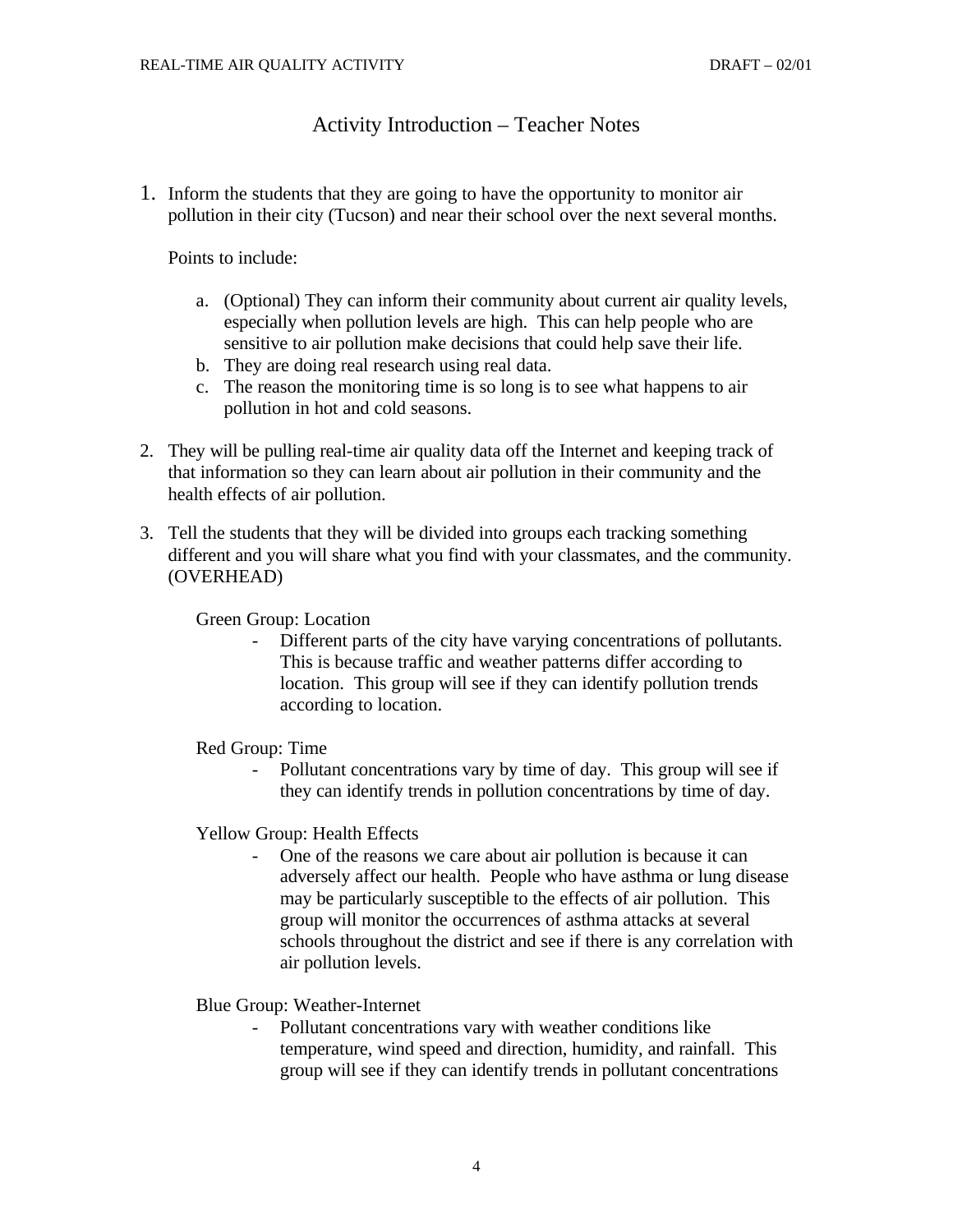with changes in weather. They will monitor the weather conditions via the internet at weather stations in other locations in the city.

Brown Group: Visibility

- Air pollution can obscure our views and add a colored tint to the sky. This group will monitor the visibility from the sky-cam Internet camera. They will try to identify trends in visibility with respect to weather, type of pollution and concentration.
- 4. Students will regularly share their data with their classmates. (Optional) They can alert their school or community when air pollution levels are high. And at the end of the activity, they will summarize their findings in a paper (or some other product) that can be shared with the community.
- 5. Review the timeline with the students (OVERHEAD)
- 6. Define the following terms for the students (OVERHEAD  $&$  STUDENT HANDOUT):

**Air Quality Index (AQI)** – A scale developed by the EPA (Environmental Protection Agency) to report the levels of certain air pollutants, and their effects on human health.

**Parts Per Million** – A unit of measurement that describes the number of parts of something within a million parts of something else.

**Carbon Monoxide** – A toxic gas made from incomplete combustion (burning) of carbon-based materials like gasoline, coal, and methane (natural gas). The abbreviation for carbon monoxide is CO, which shows its chemical composition of one carbon atom attached to one oxygen atom.

**PM 2.5** – Particulate matter that is very small, less than 2.5 microns in size. These particles are created by combustion, mostly from vehicles. Because they are so small, they can go deep inside the lungs.

**PM 10** – Particulate matter that is "larger", approximately 10 microns in size. These particles can include dust, pollen, and ash. They can irritate the upper respiratory system like the nose and upper lungs.

**Micrograms** – A unit of measurement that depicts very, very small quantities of a substance - 1/1,000,000 or 0.000001 of a gram.

**Military Time** – Time units that sequentially number the hours in a day from 0:00 (midnight) to 23:00(11 p.m.).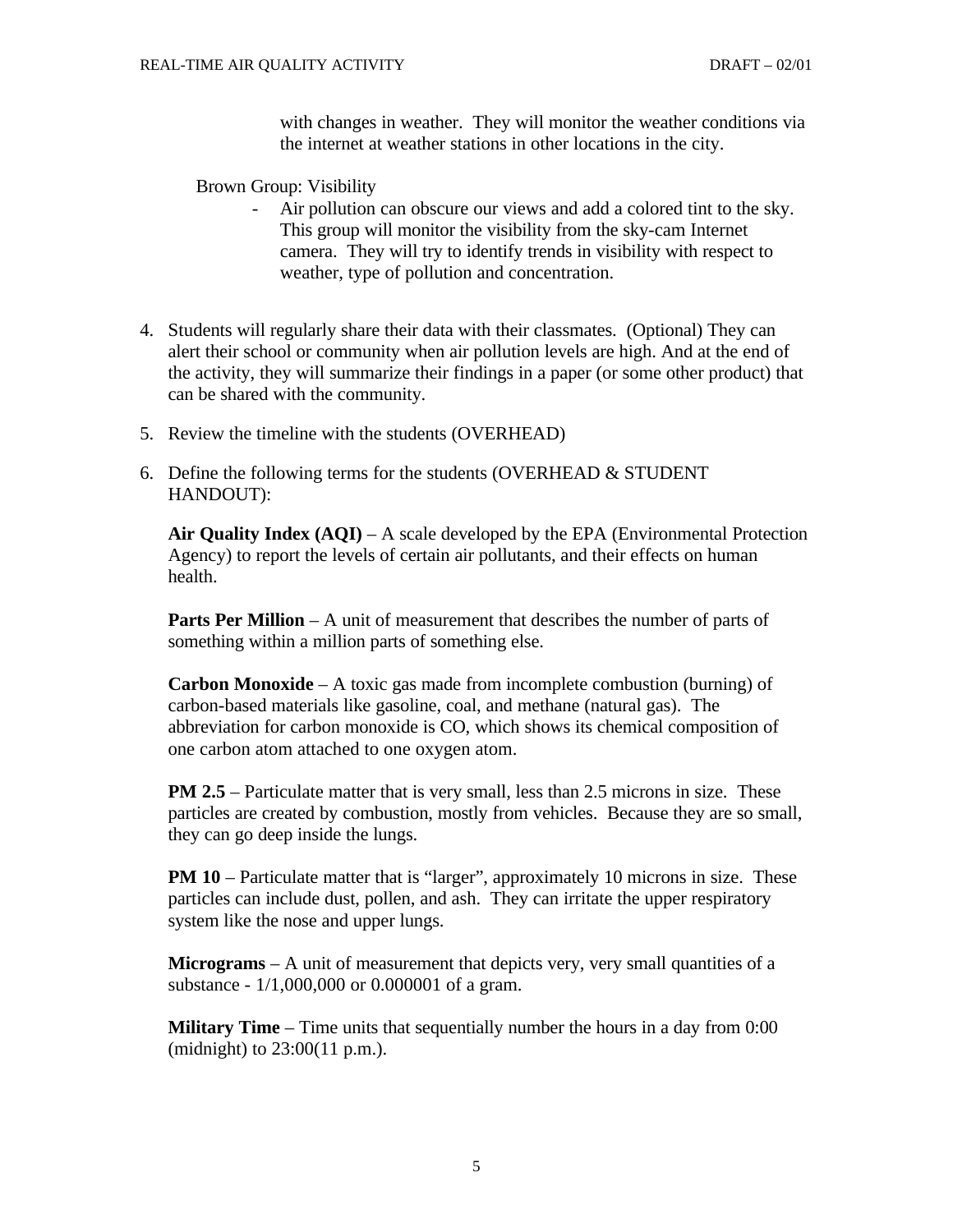**Ozone** – A gas made up of three molecules of oxygen  $(O_3)$ . In the upper atmosphere ozone protects the earth from ultra violet rays, but if ozone is created in the lower atmosphere (what we breathe) it can negatively affect plant and animal life.

- 7. Take the students through an virtual tour of the monitoring sites via the Internet http://www.airinfonow.org (or use the OVERHEAD).
- 8. Show the students the main website they will be working from (or use OVERHEAD of front page)

http://www.airinfonow.com/html/airexercise/materials.html

 $\triangleright$  "Your Data" links take the students to the real-time air quality data.

**Note:** The "report main" page or "Index to Available Data Listings" shows the raw data in parts per million (ppm) and will be used by the Red Group.

**Note:** The "Reports list" or "Saved Reports" page shows the Air Quality Index numbers (AQI) and will be used by the Green, Blue, Yellow, and Brown Groups.

- ÿ "Your Spreadsheet" downloads the spreadsheet for each group.
- 9. Divide the students into groups, set up notebooks.

Notebook Contents:

- Cover sheet
- Vocabulary
- "Introduction to Excel" instructions
- "Statistics Activity" (if you do it w/the class)
- "Guess & Know" sheet
- "Group Details" for their assigned group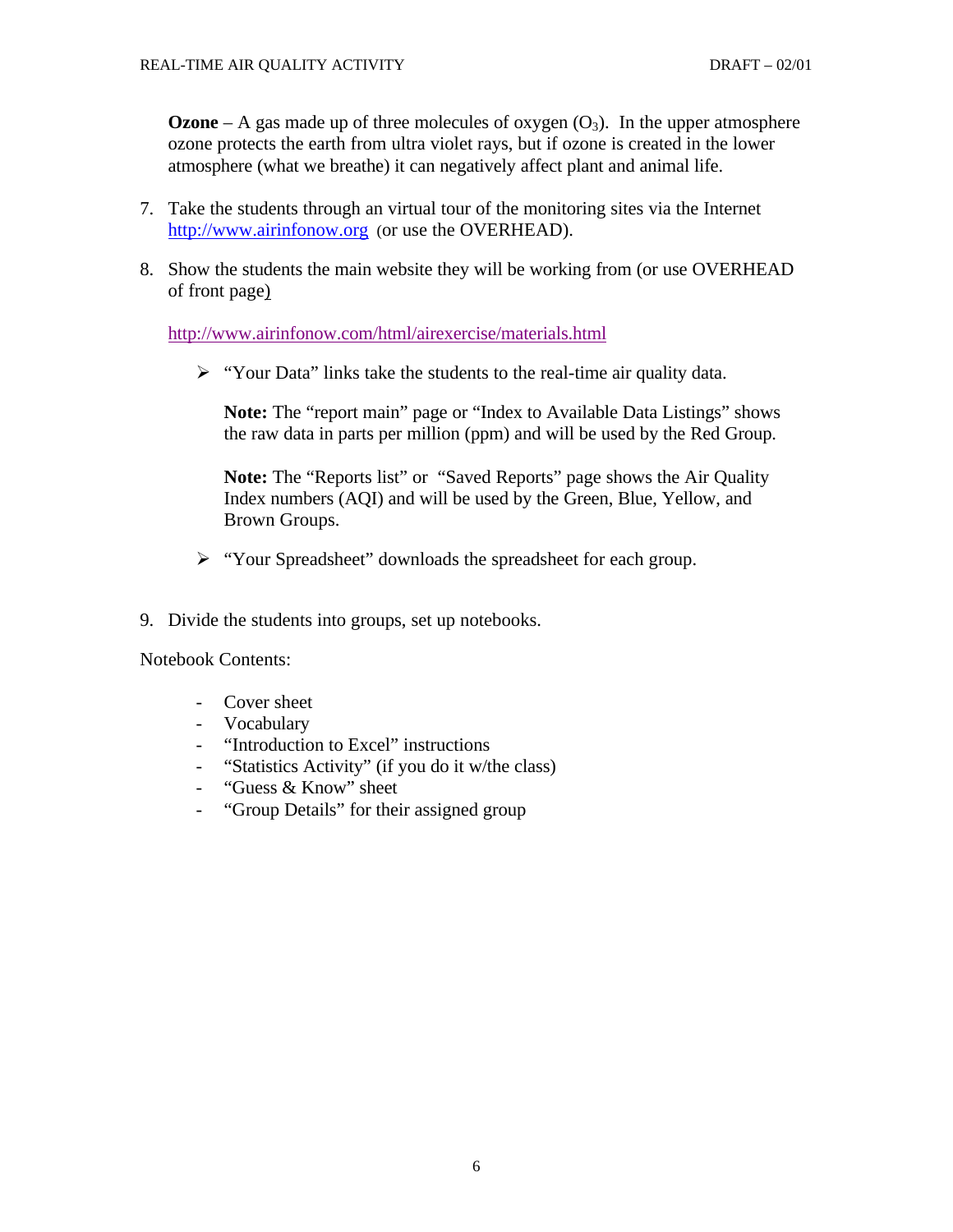# Introduction to Excel – Teacher Notes

It is recommended that the students have an opportunity to become familiar with Excel prior to starting their data collection. To do this, have the students download the Excel spreadsheet for the "Practice Spreadsheet", insert one week's worth of data, and then find the average, standard deviation, and create a graph. A student activity sheet is provided with instructions. (Student Sheets Section)

Step-by-Step Instructions:

- a. Tell students they will download pre-labeled Excel spreadsheets from the website http://www.airinfonow.com/html/airexercise/materials.html
- b. Explain that this is a practice exercise that gets them familiar with how to use Excel before they enter their "real data."
- c. Remind the students that they will be using different spread sheets for their color groups.
- d. From the webpage, have them select the "Practice spreadsheet." (More advanced students can set-up their spreadsheets from scratch.)
- e. Have the students type the following **Carbon Monoxide** data into the spread sheet (OVERHEAD):

|             |         | Alvernon $\&$    | Cherry $\&$ | Children's | Craycroft & Downtown |    |
|-------------|---------|------------------|-------------|------------|----------------------|----|
|             | Date    | 22 <sup>nd</sup> | Glenn       | Park       | 22 <sub>nd</sub>     |    |
|             | 1/27/01 | $\gamma\gamma$   |             |            |                      |    |
|             | 1/28/01 |                  |             |            |                      |    |
| $\mathbf 3$ | 1/29/01 | 19               | 14          | 12         |                      | 26 |
|             | 1/30/01 | 1 Q              | 22          | 15         |                      | 25 |
|             | 1/31/01 |                  |             |            |                      |    |

- f. Point out that the average is calculated on the spreadsheet for a few examples. But for most of the locations they will have to calculate the average.
- g. To obtain the average click on the  $f(x)$  button at the top-center of the page  $\Rightarrow$  select AVERAGE  $\Rightarrow$  enter the first and last cell numbers you want to average separated by a colon. At the Children's Park location that would be (E5:E9).

**Note**: If the average (or standard deviation functions have not been used recently, under the function category select "statistical.")

h. To obtain the standard deviation click on the  $f(x) \Rightarrow$  select STDEV  $\Rightarrow$  enter the first and last cell numbers you want to average separated by a colon. At the Children's Park location that would be (E5:E9).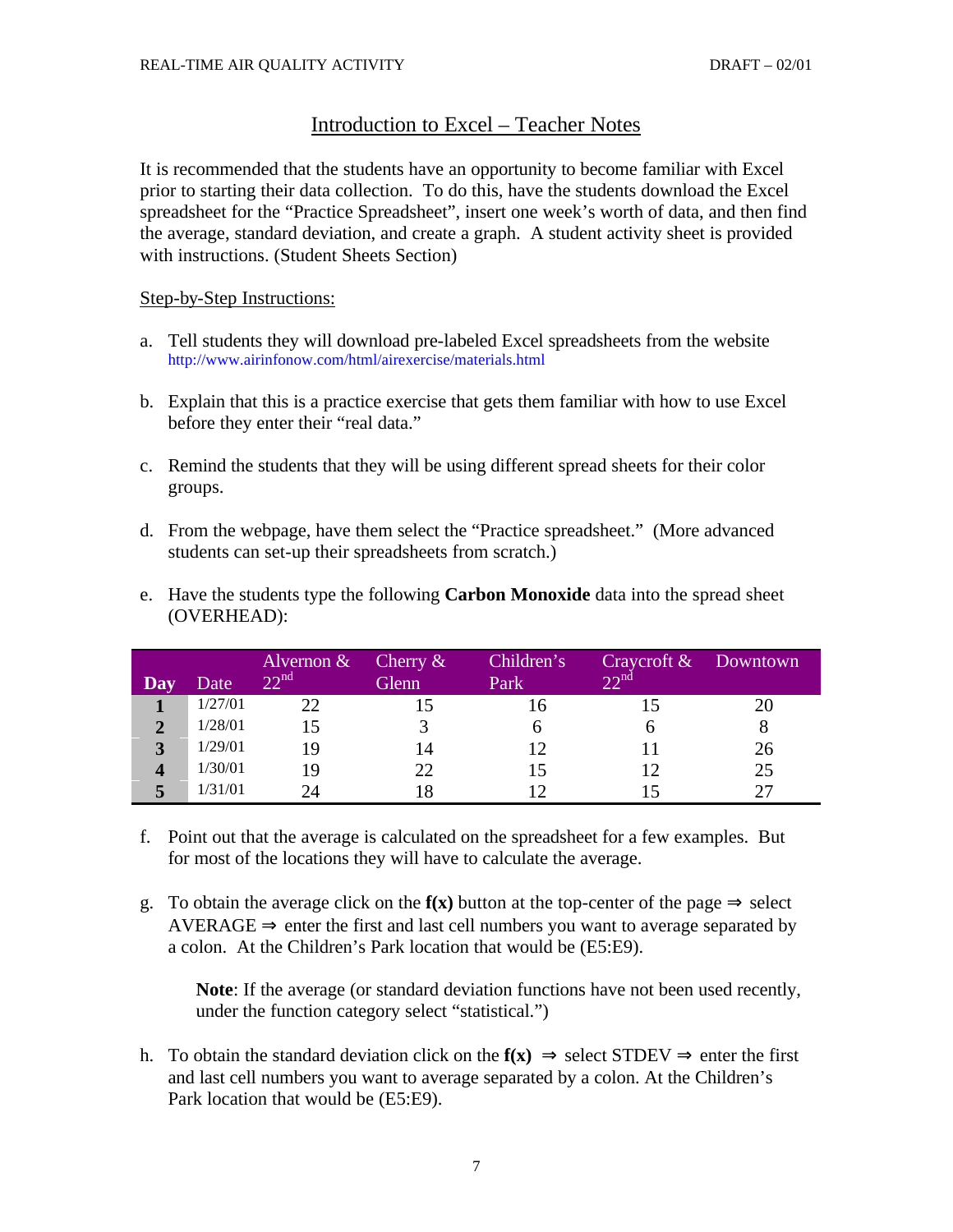# Introduction to Excel – Cont'd

## CREATE A GRAPH

- A. Highlight C10:G10 (averages)
- B. Click on the Chart icon or go to "Insert"  $\mathbb{I}^M$  "Chart"
- C. Under "Chart Type" highlight column, select "Next"
- D. Check to make sure the "Data Range" has the correct squares (the ones you highlighted). Leave "Series in rows" selected.
- E. Click on the "Series" tab (top of gray box).
- F. Click in the box "Category (X) axis labels" and then highlight your locations. (You should see the X axis labels change from 1, 2, 3... to Alvernon &  $22<sup>nd</sup>$ , Cherry & Glenn, or whatever your locations are.)
- G. In the "Name" box type in "Week in January," select "Next."
- H. In the "Chart Title" type in the title "Carbon Monoxide by Location."
- I. In the "Category  $(X)$  Axis" type in "Location."
- J. In the "Category (Y) Axis" type in "Air Quality Index."
- K. Save chart "As New Sheet." And label "Chart Example."
- L. Select "finish."
- M. Now we are going to add error bars.
- N. Double click on one of the bars.
- O. A window titled "Format Data Series" should come up.
- P. Click on the tab titled "Y Error Bars."
- Q. Select "Display Both."
- R. Under "Error Amount" select "Custom" and click in the "+" field.
- S. Now go back to the "Carbon Monoxide" spread sheet by clicking on the lower left tab.
- T. Highlight the cells C11:G11 (standard deviation.).
- U. Go back to the chart. Under "Error Amount" select "Custom" and click in the "-" field.
- V. Again, go back to the "Carbon Monoxide" spread sheet and highlight the cells C11:G11 (standard deviation.). You should see the error bars on the columns.

(Example of the chart is in OVERHEADS and on the student instructions)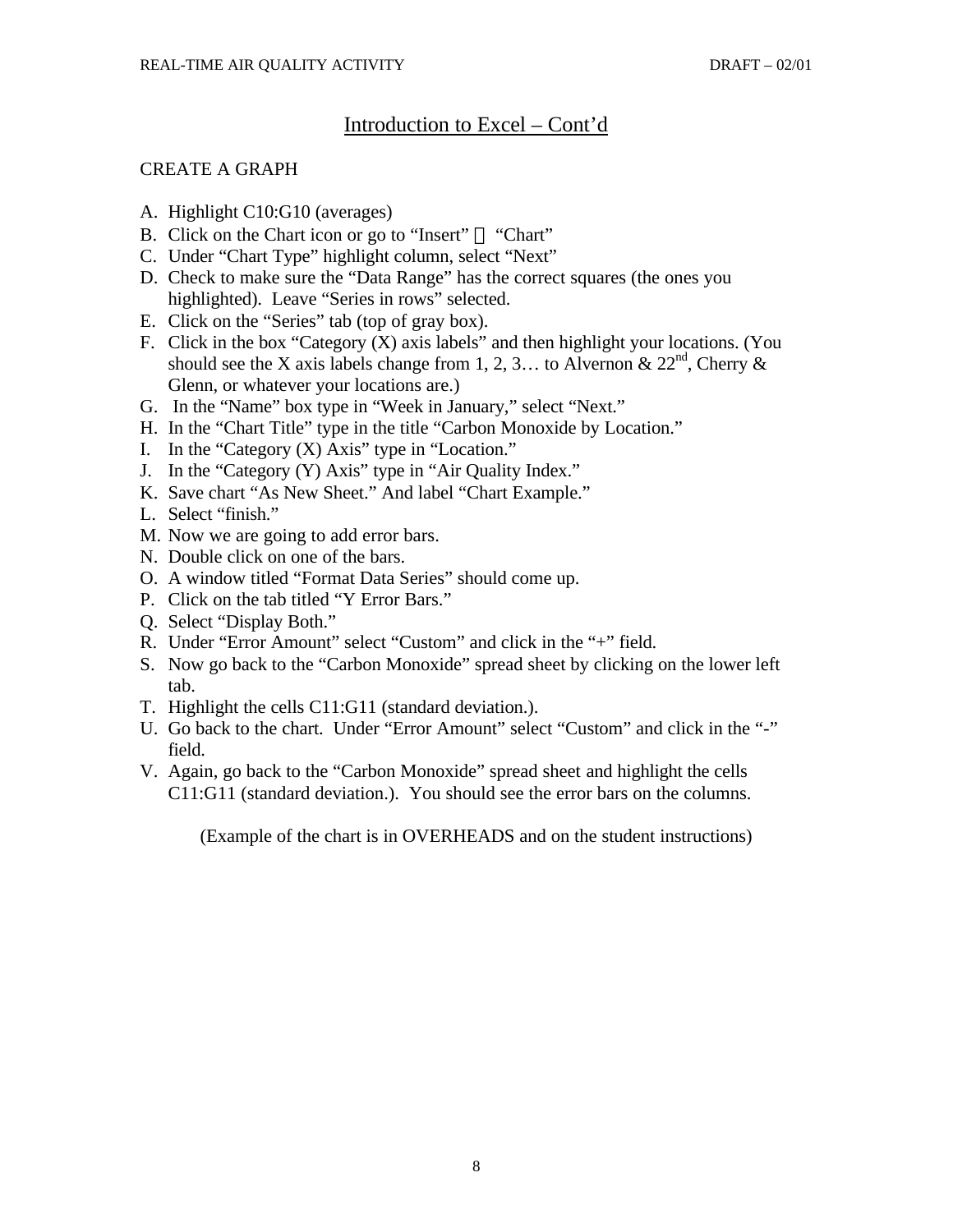# Introduction to Statistics Activity – Teacher Notes

- 1. Hand out the "Introduction to Statistics Activity" student sheet.
- 2. Measure the height of each person in the class. (Be sure to measure the height in one unit, such as *only* inches or *only* meters, not feet and inches)
- 3. Have each student write down the individual heights on their sheet called "Introduction to Statistics Activity."
- 4. Place a mark for each individual height on the "Height Statistics Overhead" (OVERHEAD).
- 5. Explain to the students that what they see on the overhead is called a bell curve. The bell curve is a visual representation of the average height (the peak of the curve) and the deviation from the average (the outer edges).
- 6. Using calculators have the students find the average of height in the class. How closely does their average match the peak of the bell curve?
- 7. Have the students calculate the deviation of a few samples using the following formula: (This is so they can see how the standard deviation is actually calculated)

# *S=Öå(xi-x)<sup>2</sup> /n-1*

where  $x_i$  is an individual result,  $x$  is the mean, and  $n$  is sample number.

The table below is on the student "Introduction to Statistics Activity" to guide them through the process step-by-step.

| Sample # | Height             | Deviation                     | <b>Deviation Squared</b> |
|----------|--------------------|-------------------------------|--------------------------|
|          | (Inches or meters) | (measured value – average)    | (deviation X deviation)  |
|          |                    | OR.                           | <b>OR</b>                |
|          |                    | $\text{(column 2 – average)}$ | $\text{(column 3)}^2$    |
|          |                    |                               |                          |
| C        |                    |                               |                          |
| 3        |                    |                               |                          |
|          | $Sum =$            |                               | Sum of deviations $=$    |
|          | Average $=$        |                               |                          |
|          |                    |                               |                          |

**Standard Deviation (sum of deviations/n-1):**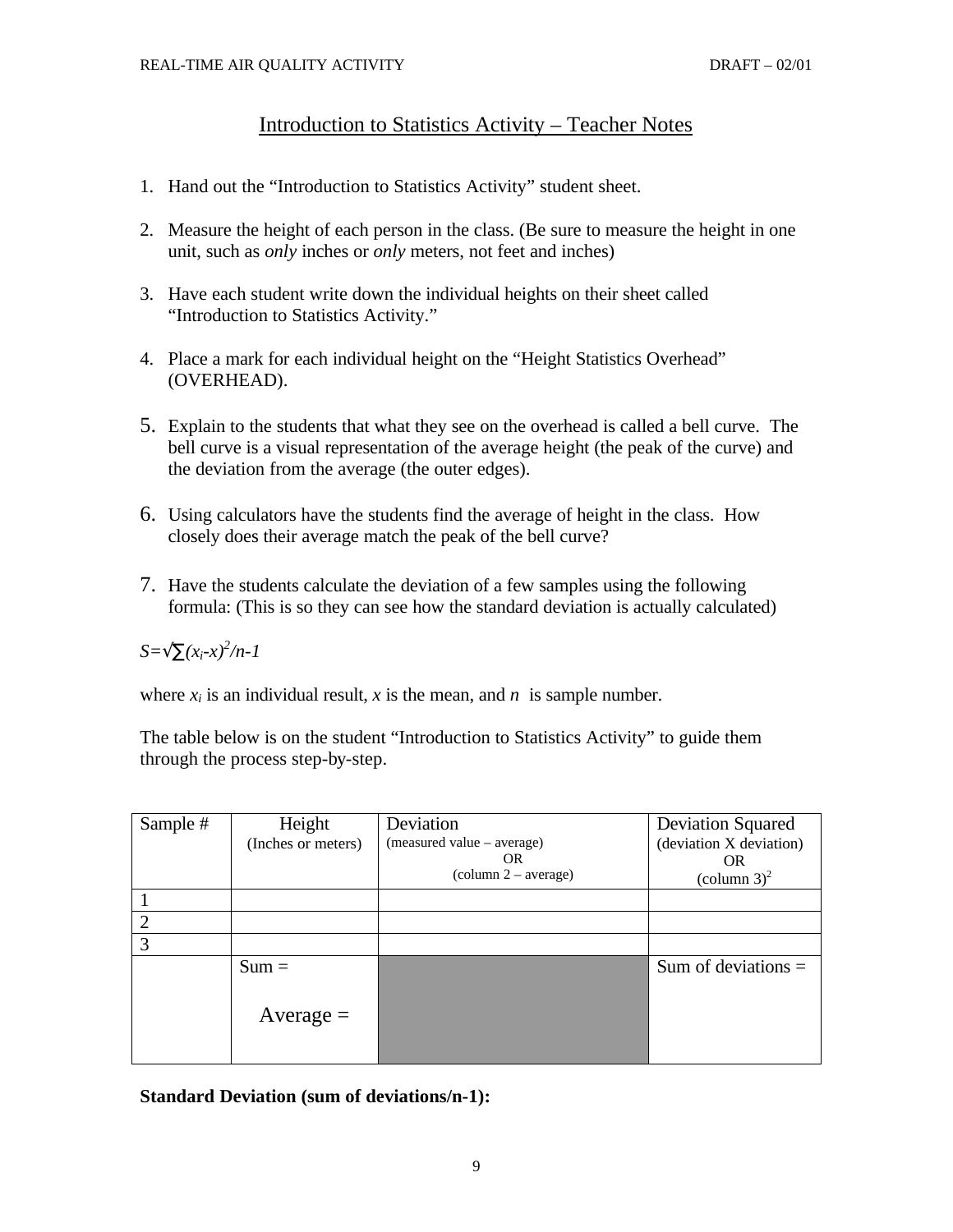*You may want to ask the students what happens to the standard deviation when <i>n* gets *bigger and then ask them if this is good or bad? Having a small standard deviation is good because you can better tell if your result is different from the norm.* 

*They will see this happen when they find the Standard Deviation for all of the heights measured in the class (using Excel).*

8. Have the students enter the class heights into one column of an Excel spreadsheet.

9. Have them find the Average and the Standard Deviation using Excel.

10.How closely does the Standard Deviation match the outer edges of the bell curve?

*The Standard Deviation will typically not encompass the outer edges of the bell curve, but it will encompass the majority of the samples. This is because the Standard Deviation tells you that 68% of the time subsequent samples will fall between those numbers.*

11.Explain that scientists need to know the average and the deviation of their data in order to tell if something is different. For example, say a scientist was studying the heights of people around the world. The working hypothesis was that people in China are shorter than people in the U.S. If the scientist measured the height of 10,000 people in the U.S. and 10,000 people in China and found that the average U.S. height was  $5'10'' \pm 1''$  and the average Chinese height was  $5'9'' \pm 1''$  the scientist would have to say there was no significant difference. This is because both numbers overlap (U.S. 5'9" –5'11", China 5'8" –5'10"). But if the deviation was only  $\frac{1}{4}$ " then there would be a significant height difference between the two populations.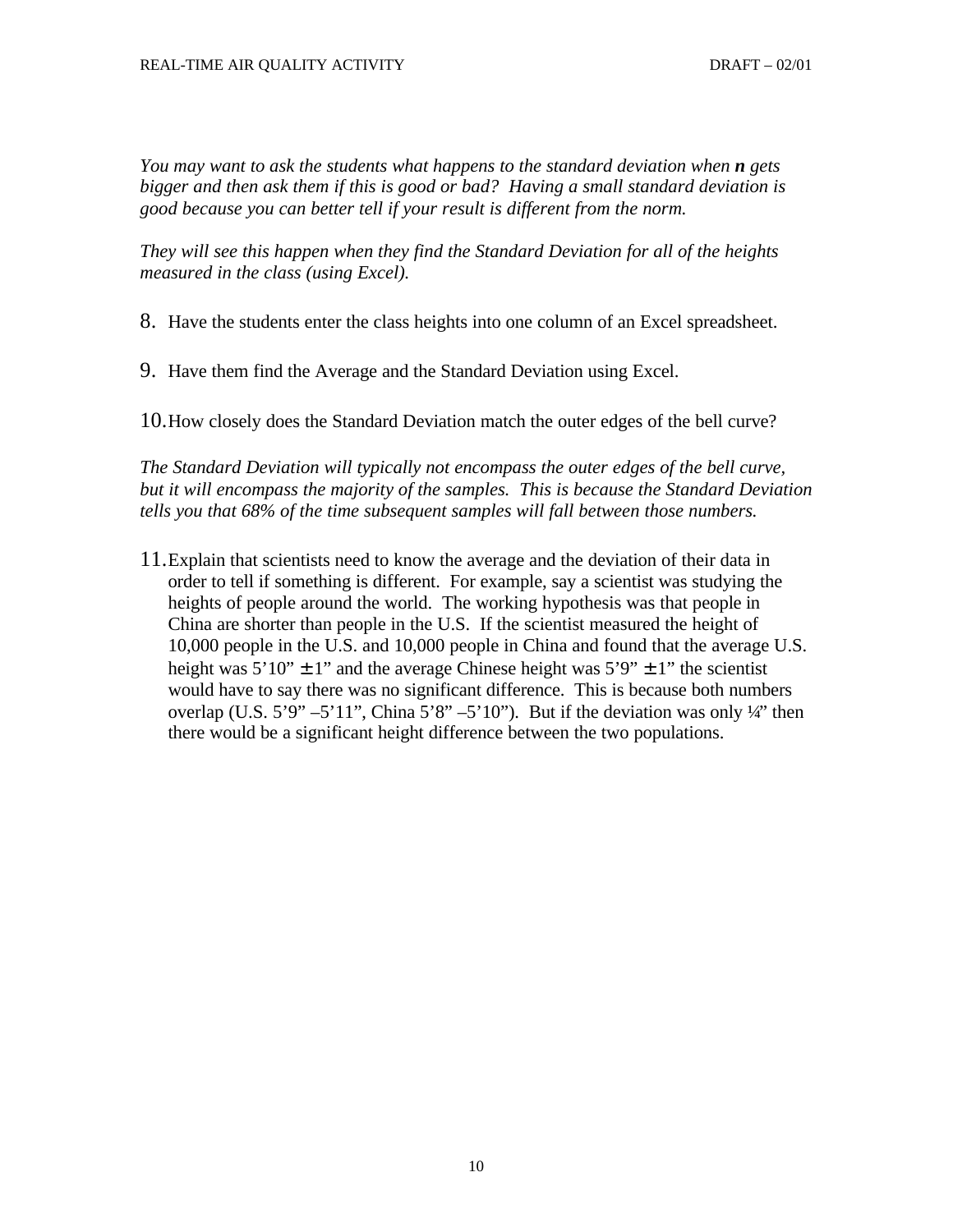# Guess & Know Activity– Teacher Notes

- 1. After the students set up their group notebooks, have them find the page titled "Guess & Know".
- 2. Explain that they will work together as a group fill out the "Guess & Know" sheet.
- 3. The students will answer each question or address a topic. If they are guessing the answer or *think* they have the answer, but are uncertain, then they will write their answer in the "Guess" column. If they are certain about their facts/answer, then they will write it in the "Know" column.
- 4. The students will also write a hypothesis (an educated guess) about:

How the weather affects a particular pollutant (such as temperature, wind, humidity)

How pollution levels vary throughout the day.

How pollution levels vary at different locations within the city (such as downtown, freeway, North, South, East, West)

5. You can use this activity as a pre-test, and have them do it again at points throughout the entire Real-time Data Collection Activity (for example half-way through and at the end).